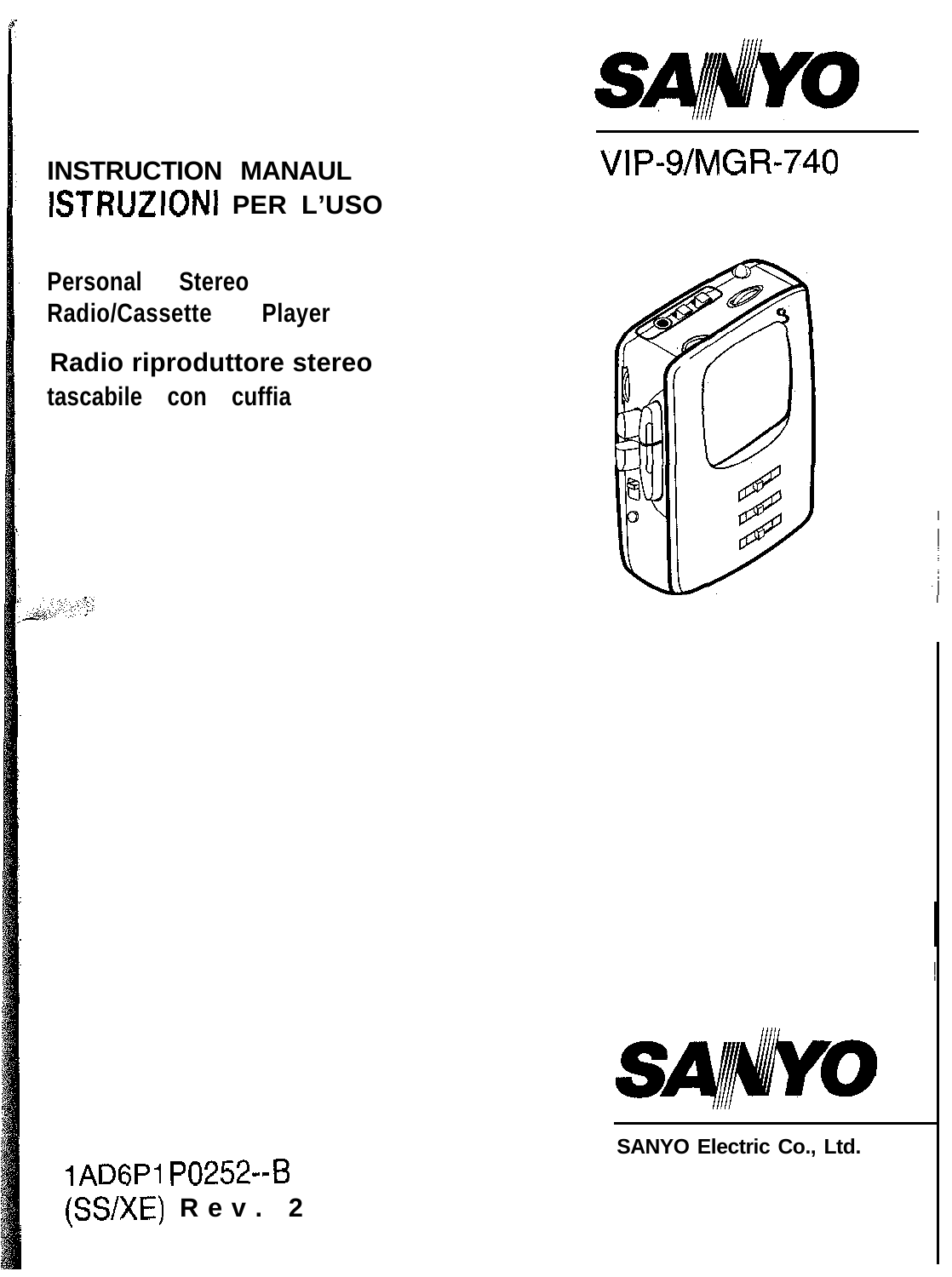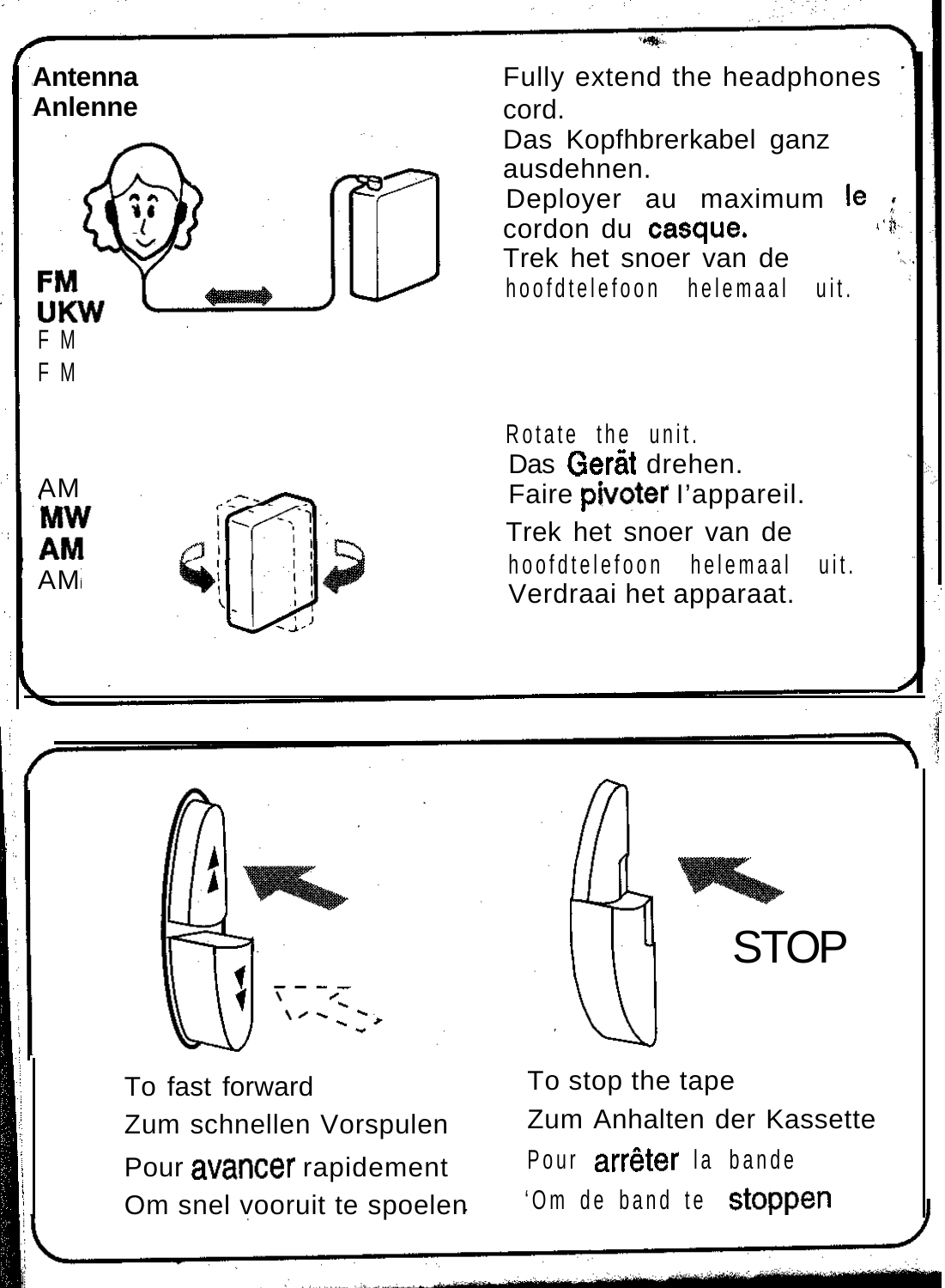

### **MAINTENANCE**

To ensure continued high performance from your unit, clean the head (A), pinch roller (6) and capstans (C) periodically with a cotton swab (D) moistened with head cleaner whenever dust or reddishbrown oxide has accumulated.

# **INSTANDHALTUNG**

Urn stets die optimale Leistung von diesem Gerat zu erzielen, sollten Tonkopf (A), Andruckrolle (B) und Tonwelle (C) in regelmäßigen Abständen mit eniem Wattestäbchen (D) gereinigt werden, das mit Kopfreinigungsfltissigkeit angefeuchtet ist, um Staub und rotbraunes Oxid zu entfernen, das sich an diesen Teilen ansammeln kann.

### **ENTRETIEN**

Pour obtenir toujours d'excellentes performances de cet appareil, nettoyer réqulièrement la tête (A), le galet persseur (6) et le cabestan (C) a I'aide d'un coton-tige (D) trempe dans un liquide de nettoyage de têtes ou chaque fois aue de la ooussiere ou des particules rouge-brunâtre s'y sont accumulées.

### **ONDERHOUD**

Om ervan verzekerd te zijn dat het apparaat steeds optimaal functioneert, moet u de kop (A), aandrukrol (B) en aandrijfas (C) van tijd tot tijd schoonmaken met een wattenstaafie (D) dat met koppenreiniger is bevochtigd, telkens wanneer er zich stof of roodbruine oxide heeft opgehoopt.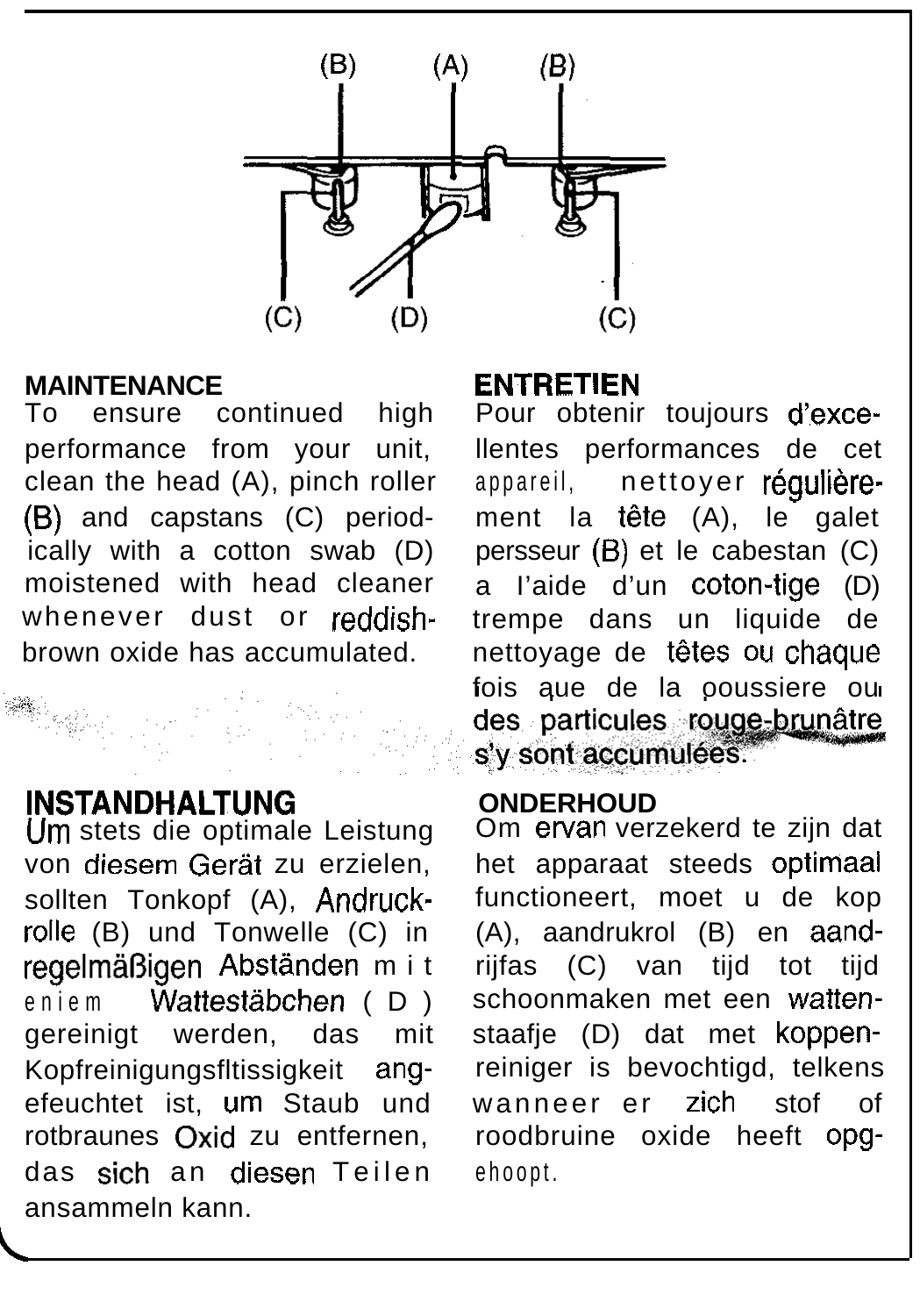# **%AUTION:**

**Hiah volume levels can create po?entially dangerous situations by drowning out** surrounding sounds. **caution when bicycling or jogging while operating the unit, and obey all applicable laws.**

**Do not play your headphones at a high volume. Hearing experts advise against continuous extended play. If you experience a ringing in your ears, reduce volume or discontinue use.**

# **VORSICHT:**

**Die Wiedergabe mit hohem Lautstlrkepegel kann zu gefahrlichen Siiuationen**

**fiihren, da**

**ngsgerlusche nicht hrgenommen werden. Daher bei Verwendung des** Gerätes beim Radfahren, **Joggen usw. die Lautstlrke nicht zu hoch aufdrehen und alle Verkehrsbestimmungen** sorgfältig beachten. **Bei Wiedergabe mit hohem Lautstärkepegel** über **Kopfhdrer kann der Gehorsinn Schaden nehmen. Fachleute** raten daher von längerem **Gebrauch des Kopfhdrers ab.**

**Falls Ohrensausen auffritt, die Lautstlrke verringern oder den Betrieb des Gerates zeitweilig einstellen.**

### **ATTENTION:**

Un niveau sonore élevé peut **entrainer des situations dangereuses en vous rendant imperceptibles aux sons environnants. Soyez prudent si vous utilisez cet appareil en roulant a bicyclette ou pendant le jogging et respectez les lois applicables. Ne pas utiliser le casque à un niveau sonore Bleve. Les**

**specialistes de I'oreille deconseillent une utilisation** continue et prolongée. **Si vous Bprouvez un bourdonnement d'oreilles, reduisez le volume ou arrdtez I'utilisation de I'appareil.**

### **LET OP**

**Luisteren bij een hoog volumeniveau kan potentieel gevaar opleveren, omdat omringende geluiden dan niet meer gehoord kunnen worden. Wees voorzichtig wanneer u dif aooaraat oebruikt tijdens het** fietsen of joggen, en houd u **aan de plaatselijke wetten. Stel het volume niet hoog in wanneer u luistert via de Oorspecialisten raden langdurig luisteren via een hoofdtelefoon af. lndien uw oren beginnen te tuiten, verminder dan het volume of stop het gebruik van de hoofdtelefoon.**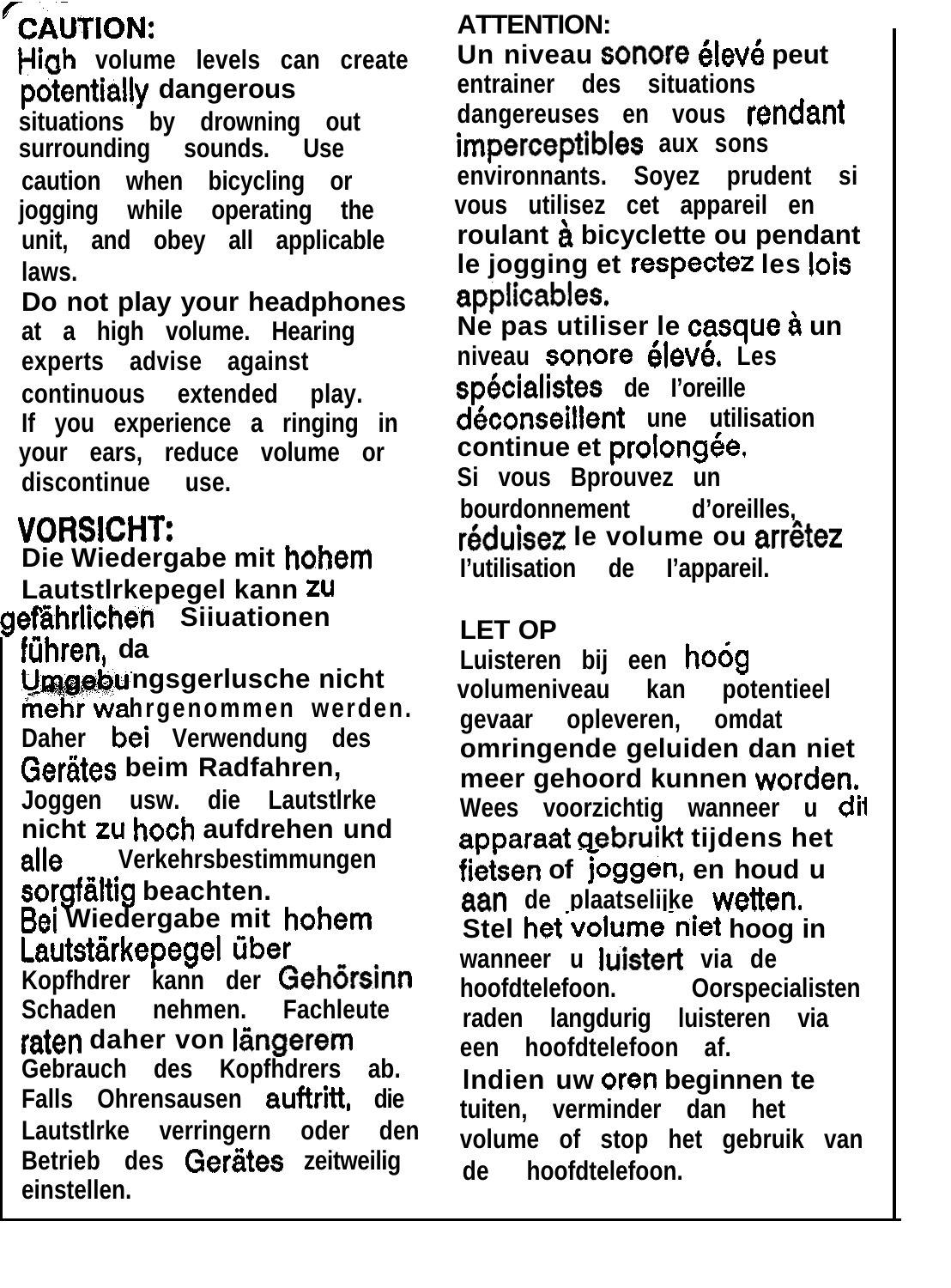

# **5and: Gamme:**

### FM:

To receive FM stereo broadcasts. The FM ST. indicator will light when an FM stereo broadcast is received.

### AM-

To rececive AM broadcasts.

# **land:**

UKW (FM): Zum Empfangen von UKW-Stereosendungen. Bei Empfang einer UKW-Stereosendung leuchtet die UKW-Stereoanzeige (FM ST. ) auf.

### MW(AM):

Zum Empfang von MW-Sendern.

# FM:

Pour recevoir les emissions FM stéréo. Le témoin FM stéréo (FM ST. s'allume quand est captée una émission<br>FM stéréo FM st & & AM: Pour recevoir des &missions AM.

### **Golfband:** FM:

Kies deze stand voor het ontvangen van FM stereo-uitzendingen. Wanneer er een FM stereo-uitzending ontvangen wordt, zal de FM stereo-indicator (FM ST.) aangaan.

### AM:

Voor de ontvangst van AMuitzendingen.



Connect the optional AC adaptor **Brancher** l'adaptateur secteur (VIP-9:3CV230UMGR740:3CV (VIP-9:3CV230L/MGR-740:3CV 230E) to the EXT DC 3V socket. 230E)en option  $\text{SUT}$  la prise EXT The internal batteries will be DC 3V, ce qui déconnecte autoautomatically disconnected. matiquement les plies incor-

The center pin of the EXT DC La **broche** centrale de la prise<br>3V socket is positive. EXT DC 3V est **positive.** 

Netzstrom **Netspanning** liche Netzteil (VIP-9:3CV230L/ oomadapter (VIP-9:3CV230L/<br>MGR-740:3CV230E) an die EXT MGR-740:3CV230E)aan op de D C 3V-Buchse anschließen EXT DC3V-aansluiting. De span-Danach werden die Batterien ning van de in het apparaat

Der Mittenstift der EXT DC De middenpen van de EXT 3V-Buchse ist positiv. DC 3V aansluiting is positief.

# **CAUTION: ATTENTION:**

Remove the batteries if the unit will **not** be used for a month or Longer. Old or discharged batteries may

leak and damage the unit.

Die Batterien entfernen. wenn das **Nicht** verwendet werden SOII. Alte – langer niet zal Worden gebruikt.<br>und **erschöpfte Batterien können** – Oude of lege batterijen kunnen auslaufen ujnd eine Beschädigung lekkage veroorzaken en het des Gerätes verursachen.

### **AC power Alimentation secteur**

por6es.

## NOTE: REMARQUE:

3V socket is positive.  $\blacksquare$  EXT DC 3V est positive.

Sluit de los verkrijgbare netstr-<br>comadapter (VIP-9:3CV230L/ MGR-740:3CV230E) aan op de automatisch abgetrennt. geplaatste batterijen wordt dan automatisch uitgeschakeld.

# HINWEIS: OPMERKING:

Retirer les piles si l'appareil ne sera pas utilid pendant plus d'un mois, car des piles usées risqueraient de suinter et d'endommager l'appareil.

**VORSICHT: LET OP:** apparaat gedurende een maand of<br>langer niet zal worden gebruikt.



Two independent frequency controls (1 kHz and 10kHz) enable you to shape the sound to your liking. Place the controls in their center positions, then adjust them as desired.

### **Bass expander control (BASSXPAND)**

Adjust the BASSXPANDER control to enhance the bass sound.

### **Graphic equalizer controls Regler des Graphik-Equalizers**

Zwei getrennte Frequenzregler **(1 kHz** und **10** kHz) erm6glichen Ihnen, den Klang ganz nach Ihren Wünschen einzustellen.

Stellen Sie die Regler in ihre Mittelstellungen. Verandern Sie dann die Stellungen nach Ihrem Geschmack.

### **BaBeweiterungsregler (BASSXPAND)**

Verstellen Sie den BASSXPANDER-Regler, um den Baßton zu verstärken. **Commandes d'bgaliseur graphique Grafische equalizer-regelaars**

Deux commandes de fréquence indépendantes (1 kHz et 10 kHz) permettent de r6gler le son sur mesure. Placer les commandes sur leurs positions centrales, ensuite les ajuster comme décrit.

### **Commande d'expsnsion des graves (BASSXPAND)**

Ajuster la commande d'expansion des graves (BASSXPANDER) afin d'améliorer le son des graves.

Twee afzonderlijke frequentieregelaar!s (1 kHz **en** 10 kHz) stellen u in staat he geluid aan uw smaak aan te passen. Zet de regelaars in hun centrale stand en regel ze dan naar wens bij.

### **Bass expander-regelaar (BASSXPAND)**

Stel de BASSXPANDER-regelaar in om de **basklank** te versterken.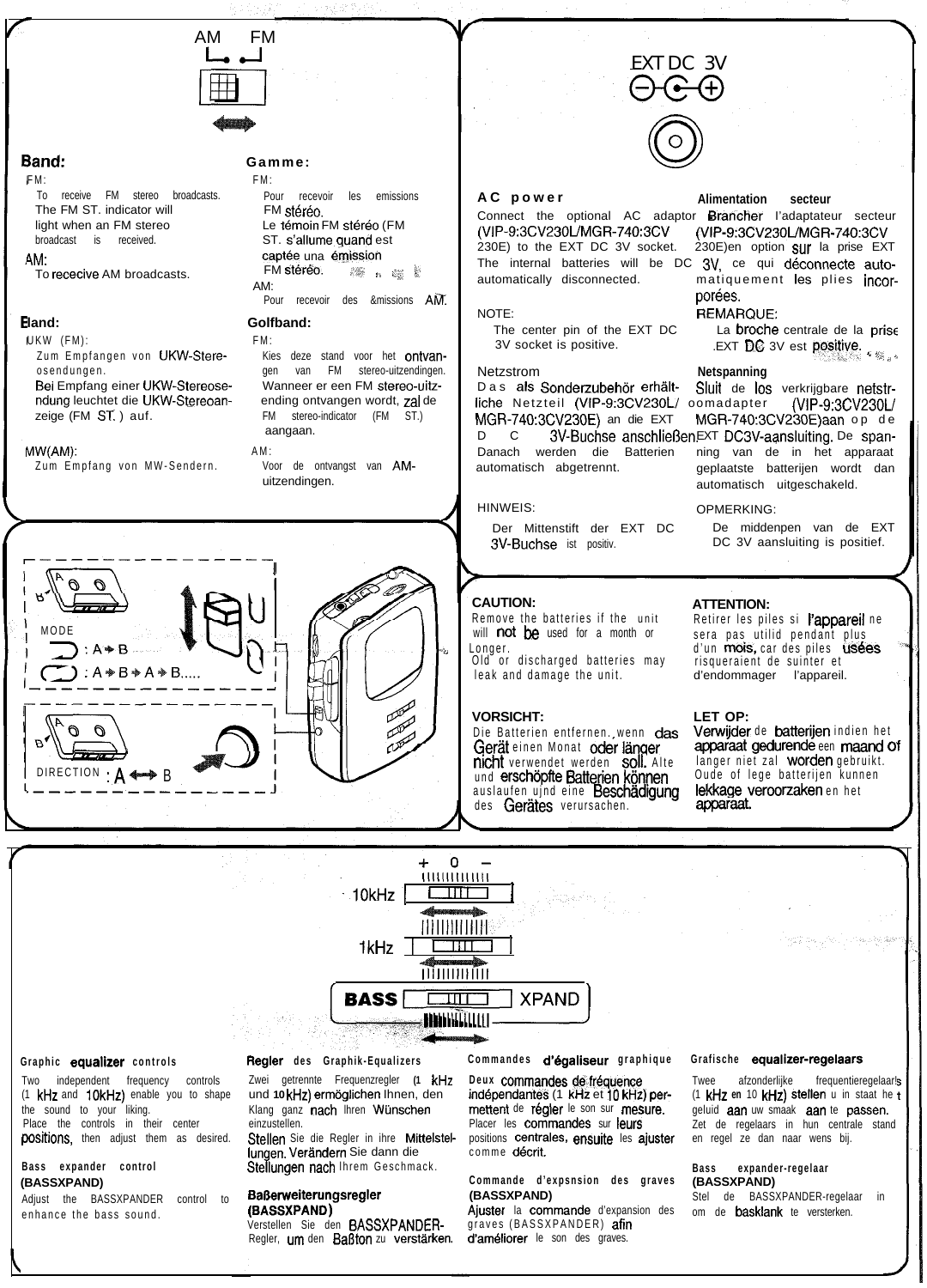**Antenn Antenna Antena Antena**

**AM**

 $\frac{1}{\sqrt{2}}$ 





För snabbspolning framåt För snabbspolning bakåt Per avanzare il nastro velocemente Per arrestare il nastro Para el avance rápido. Para parar la cinta. Para avanço rápido Para parar a fita

**firi** STOP

Ruotare l'apparecchio. \*\*\*

Dra ut hörlurssladden helt. Estendere completamente il

Extienda completamente et cable de 10s auriculares. Estenda completamente o fio

cavo della cuffia.

dos auscultadores.

Vrid **på** apparaten.

Gire el aparato. Gire o aparelho.

# $\frac{1}{\sqrt{2\pi}}$ **VARNING: PRECAUCIÓN:**

Höga volymnivåer kan skapa farliga situationer eftersom ljudet runtomkring dränks. Var försiktig när du cyklar eller joggar med kassettbandspelaren, och följ trafikreglerna och alla andra bestämmelser. Skruva inte upp volymen fdr **högt** i hdrlurarna. **Hörselexperter** varnar **för långvarig** oavbruten lyssning.

Om det börjar ringa i öronen så skruva ner volymen eller stäng av apparaten helt.

### **PRECAUZIONE:**

Gli alti livelli del volume possono creare situazioni potenzialmente pericolose impedendo di sentire i rumori ' circostanti. Fare molta attenzione andando in bicicletta o facendo il jogging usando I'apparecchio e osservare tutte le leggi corn 0 volume muito alto. pertinenti in vigore. Especialistas de ouvidos Non ascoltare con la cuffia ad un alto volume. Gli esperti sconsigliano l'ascolto continuo Se ouvir um zumbido nos per lunghi periodi di tempo. ouvidos, reduza o volume ou Se le orecchie cominciano a ronzare, ridurre il volume o interrompere I'ascolto.

El volumen muy alto que anula los ruidos ambientales, puede crear situaciones potencialmente peligrosas. Tenga mucho cuidado cuando monte en bicicleta o corra a pie mientras utiliza el aparato,

**.- \_-\_**

i.

y cumpla también con las leyes locales. No ponga el volumen muy alto cuando **utilice los** auriculares.<br>**Expertos** en el oido recomiendan no usar

prolongadamente 10s auriculares. Si nota un silvido en sus oidos, baje el volumen o deje de utilizar el aparato.

# **PRECAU@O:**

 $5 - 19$ 

Altos nfveis de volume podem originar situações perigosas não o deixando ouvir os sons que o cercam. Tenha cuidado quando andar de bicicleta ou a correr utilizando o aparelho, e obedeça ás leis em vigor. <sup>22</sup> Não utilize os auscultadores aconselham evitar utilizacões continuas e prolongadas. páre a utilização.



**SKOTSEL MANTENIMIENT<br>För att apparaten ska fortsätta Para asegurar un** att fungera på bästa sätt bör du regelbundet rengöra tonhuvudet (A), tryckrullen (B) och kapstanaxeln (C) med en bomultspirine (D) fuktad med rengöringsvätska för tonhuvuden. Rengör även om det samlats damm eller om det bildats en rödbrun oxid.

### **MANUTENZIONE**

Per assicurare sempre le presiazioni migliori dell'apparecchio, pulire periodicamente la testina (A), il rullino pressore (B) e il capstan (C) con un tamponcino di cotone (D) inumidito con un pulitore per testine ogni volta che la polvere o I'ossido brunastro si sono accumulati su queste parti.

-

Para asegurar un rendimiento 6ptimo y duradero de su aparato, limpie peribdicamente la cabeza (A), rodillo presor (B) y cabrestante (C) con un bastoncillo de algodón (D) humedecido en líquido de limpiar cabezas cuando quiera que **polvo** u **óxido marrón** rojizo se acumule en estas piezas.

# **MANUTENCÃO**

Para assegurrar um alto rendimento do seu aparelho limpe periodicamente a cabeça (A), o rolete de pressor (B) e o cabrestante (C) corn uma haste de algodão (D) embebida em líquido de limpeza de cabeças sempre que haja acumulação de poeira ou 6xido castanhoavermelhado.

I